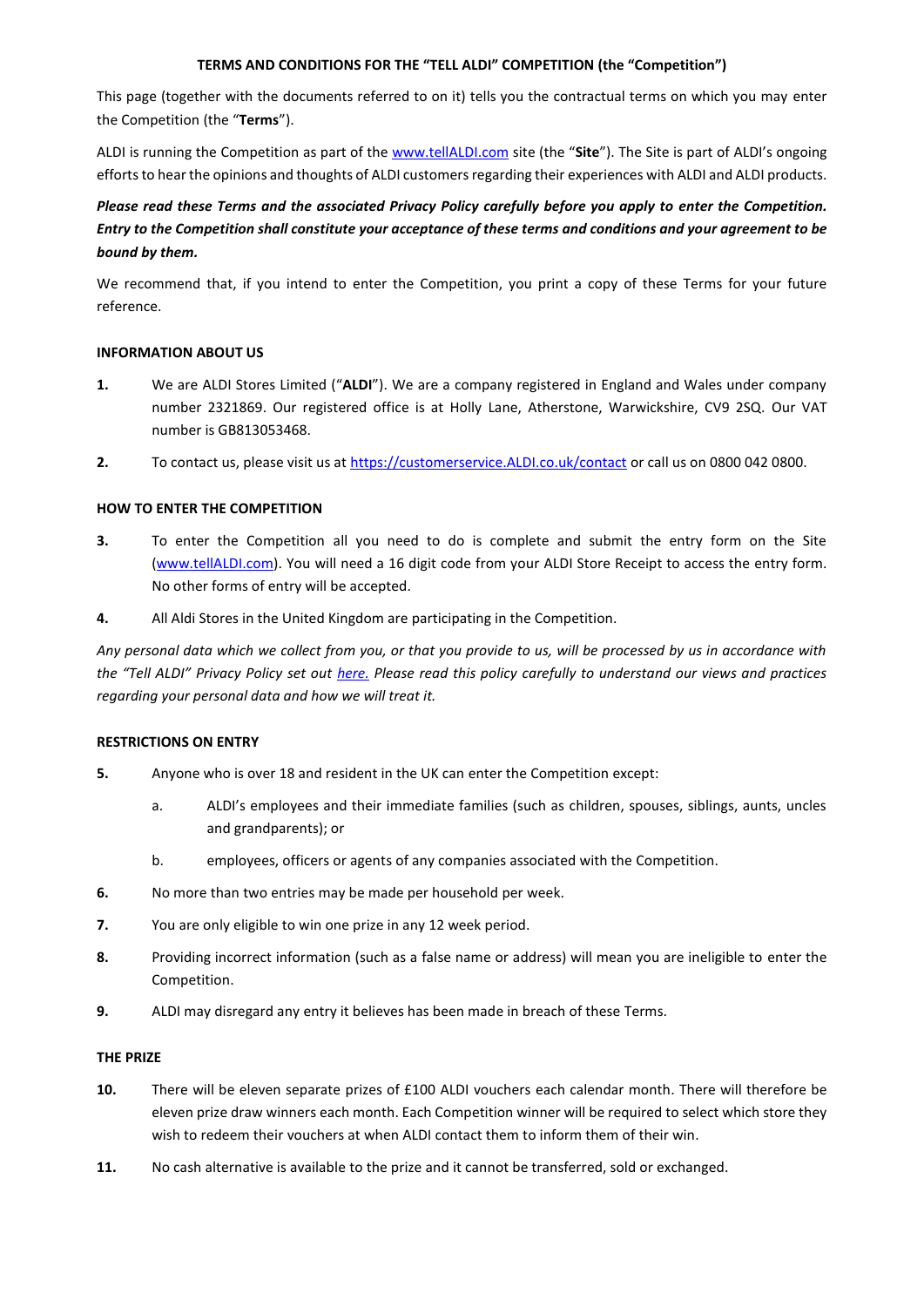#### **COMPETITION RULES AND PROCEDURES**

# **Please note that, first and foremost, the following rules and procedures are not intended to require Competition entries to only be positive, ALDI wants them to reflect the real views of real people.**

- **12.** Entries must relate to your experience shopping at one of the participating ALDI stores.
- **13.** Competition entries must be written in good faith and must be honestly believed, appropriate, civil, tasteful and accord with generally accepted standards of etiquette. Entries must in particular not:
	- a. be illegal or unlawful under any applicable local, national or international law or regulation;
	- b. infringe any third party's legal rights (including any copyright, moral right, database right, trade mark right, design right, right in passing off, or other intellectual property right);
	- c. be libellous, maliciously false, harassing or threatening;
	- d. infringe any right of confidence, right of privacy, or right under data protection legislation;
	- e. be fraudulent, have a fraudulent purpose or effect, be in contempt of any court, or in breach of any court order;
	- f. be obscene, offensive, sexually explicit, promote violence or promote discrimination based on race, sex, religion, nationality, disability, sexual orientation or age;
	- g. be untrue, false, inaccurate or misleading; or
	- h. constitute spam.
- **14.** Please note that ALDI may contact you to discuss your entries to the Competition.

# **SELECTING THE WINNERS**

- **15.** ALDI will draw the Competition once per calendar month. Each month's draw will take place in the first week of the subsequent month.
- **16.** Each of the eleven winners will be selected at random by a computer from the qualifying entries which:
	- a. were made in respect of an invoice from a participating store;
	- b. were not included in any previous draws; and
	- c. have been received by ALDI on or before the last calendar day of the month to which the draw relates.
- **17.** For the avoidance of doubt, qualifying entries received after the last calendar day of each month will be entered into the next month's draw.
- **18.** ALDI will attempt to contact each winner by e-mail or phone. ALDI reserves the right to re-draw the Competition if a winner cannot reasonably be contacted within 28 days of the relevant draw.
- **19.** Each winner's vouchers will be sent to them at the UK address which they provide when contacted by ALDI. The vouchers will be delivered within 14 days of the winner's confirmation of this address.

# **PRIVACY AND PUBLICITY**

- **20.** The name and county of residence of each winner will be announced on ALDI's Twitter page, [www.ALDI.co.uk](http://www.aldi.co.uk/) and/or [www.tellALDI.co.uk,](http://www.tellaldi.co.uk/) within six weeks of the relevant draw.
- **21.** Competition winners may be asked to take part in free publicity surrounding their win but participation in such publicity is not compulsory.
- **22.** Any personal data which we collect from you, or that you provide to us, will be processed by us in accordance with the "Tell ALDI" Privacy Policy set out [here.](https://www.aldi.co.uk/customer-services/privacy-notice) Please read this policy carefully to understand our views and practices regarding your personal data and how we will treat it.